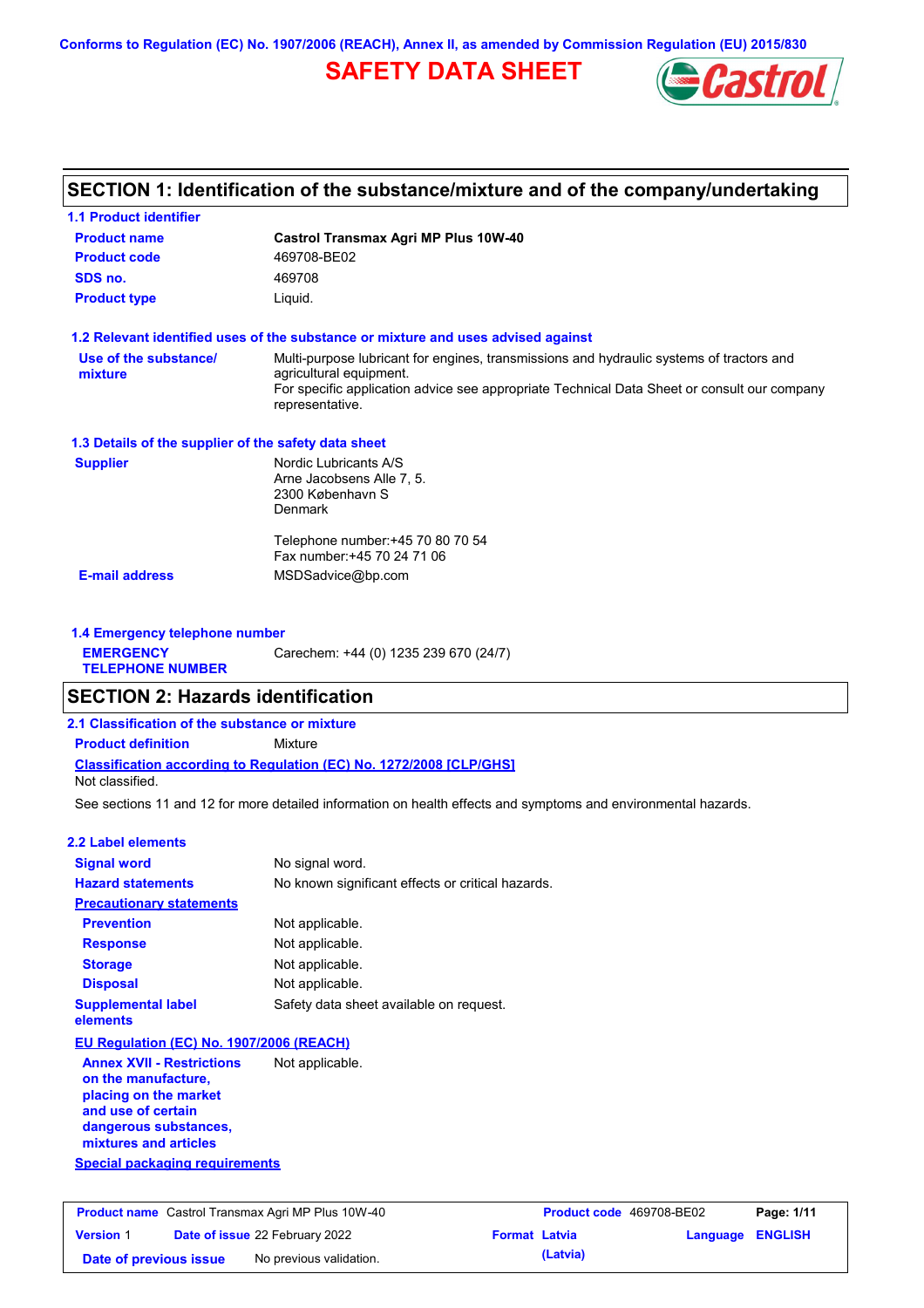#### **Conforms to Regulation (EC) No. 1907/2006 (REACH), Annex II, as amended by Commission Regulation (EU) 2015/830**

# **SECTION 2: Hazards identification**

| <b>Containers to be fitted</b><br>with child-resistant<br>fastenings                                                     | Not applicable.                                                                                                                                                                                                                                                                                                                                                   |
|--------------------------------------------------------------------------------------------------------------------------|-------------------------------------------------------------------------------------------------------------------------------------------------------------------------------------------------------------------------------------------------------------------------------------------------------------------------------------------------------------------|
| <b>Tactile warning of danger</b>                                                                                         | Not applicable.                                                                                                                                                                                                                                                                                                                                                   |
| 2.3 Other hazards                                                                                                        |                                                                                                                                                                                                                                                                                                                                                                   |
| <b>Results of PBT and vPvB</b><br>assessment                                                                             | Product does not meet the criteria for PBT or vPvB according to Regulation (EC) No. 1907/2006,<br>Annex XIII.                                                                                                                                                                                                                                                     |
| <b>Product meets the criteria</b><br>for PBT or vPvB according<br>to Regulation (EC) No.<br><b>1907/2006, Annex XIII</b> | This mixture does not contain any substances that are assessed to be a PBT or a vPvB.                                                                                                                                                                                                                                                                             |
| Other hazards which do<br>not result in classification                                                                   | Defatting to the skin.<br>USED ENGINE OILS<br>Used engine oil may contain hazardous components which have the potential to cause skin<br>cancer.<br>See Toxicological Information, section 11 of this Safety Data Sheet.<br>Note: High Pressure Applications<br>Injections through the skin resulting from contact with the product at high pressure constitute a |
|                                                                                                                          | major medical emergency.<br>See 'Notes to physician' under First-Aid Measures, Section 4 of this Safety Data Sheet.<br>Experimental data on one or more of the components has been used to determine all or part of<br>the hazard classification of this product.                                                                                                 |

#### **SECTION 3: Composition/information on ingredients**

**3.2 Mixtures Product definition**

**Mixture** 

Highly refined base oil (IP 346 DMSO extract < 3%). Proprietary performance additives.

| <b>Product/ingredient</b><br>name                                                                   | <b>Identifiers</b>                                                                             | $\frac{9}{6}$ | <b>Regulation (EC) No.</b><br>1272/2008 [CLP]                      | <b>Type</b> |
|-----------------------------------------------------------------------------------------------------|------------------------------------------------------------------------------------------------|---------------|--------------------------------------------------------------------|-------------|
| Distillates (petroleum), hydrotreated<br>heavy paraffinic                                           | REACH #: 01-2119484627-25<br>EC: 265-157-1<br>CAS: 64742-54-7<br>Index: 649-467-00-8           | ≥50 - ≤75     | Not classified.                                                    | $[2]$       |
| Distillates (petroleum), hydrotreated<br>heavy paraffinic                                           | REACH #: 01-2119484627-25 ≥10 - ≤25<br>EC: 265-157-1<br>CAS: 64742-54-7<br>Index: 649-467-00-8 |               | Asp. Tox. 1, H304                                                  | [1] [2]     |
| Distillates (petroleum), solvent-<br>dewaxed heavy paraffinic                                       | REACH #: 01-2119471299-27<br>EC: 265-169-7<br>CAS: 64742-65-0<br>Index: 649-474-00-6           | ≤5            | Not classified.                                                    | $[2]$       |
| Distillates (petroleum), solvent-<br>dewaxed heavy paraffinic                                       | REACH #: 01-2119471299-27 ≤3<br>EC: 265-169-7<br>CAS: 64742-65-0<br>Index: 649-474-00-6        |               | Asp. Tox. 1, H304                                                  | [1] [2]     |
| Phosphorodithioic acid, mixed O,O-bis<br>(2-ethylhexyl and iso-Bu and iso-Pr)<br>esters, zinc salts | REACH #: 01-2119521201-61<br>EC: 288-917-4<br>CAS: 85940-28-9                                  | ≤3            | Skin Irrit. 2, H315<br>Eye Dam. 1, H318<br>Aquatic Chronic 2, H411 | $[1]$       |

**See Section 16 for the full text of the H statements declared above.**

#### **Type**

[1] Substance classified with a health or environmental hazard

[2] Substance with a workplace exposure limit

[3] Substance meets the criteria for PBT according to Regulation (EC) No. 1907/2006, Annex XIII

[4] Substance meets the criteria for vPvB according to Regulation (EC) No. 1907/2006, Annex XIII

[5] Substance of equivalent concern

[6] Additional disclosure due to company policy

Occupational exposure limits, if available, are listed in Section 8.

| <b>Product name</b> Castrol Transmax Agri MP Plus 10W-40 |  |                                       | Product code 469708-BE02 |          | Page: 2/11              |  |
|----------------------------------------------------------|--|---------------------------------------|--------------------------|----------|-------------------------|--|
| <b>Version 1</b>                                         |  | <b>Date of issue 22 February 2022</b> | <b>Format Latvia</b>     |          | <b>Language ENGLISH</b> |  |
| Date of previous issue                                   |  | No previous validation.               |                          | (Latvia) |                         |  |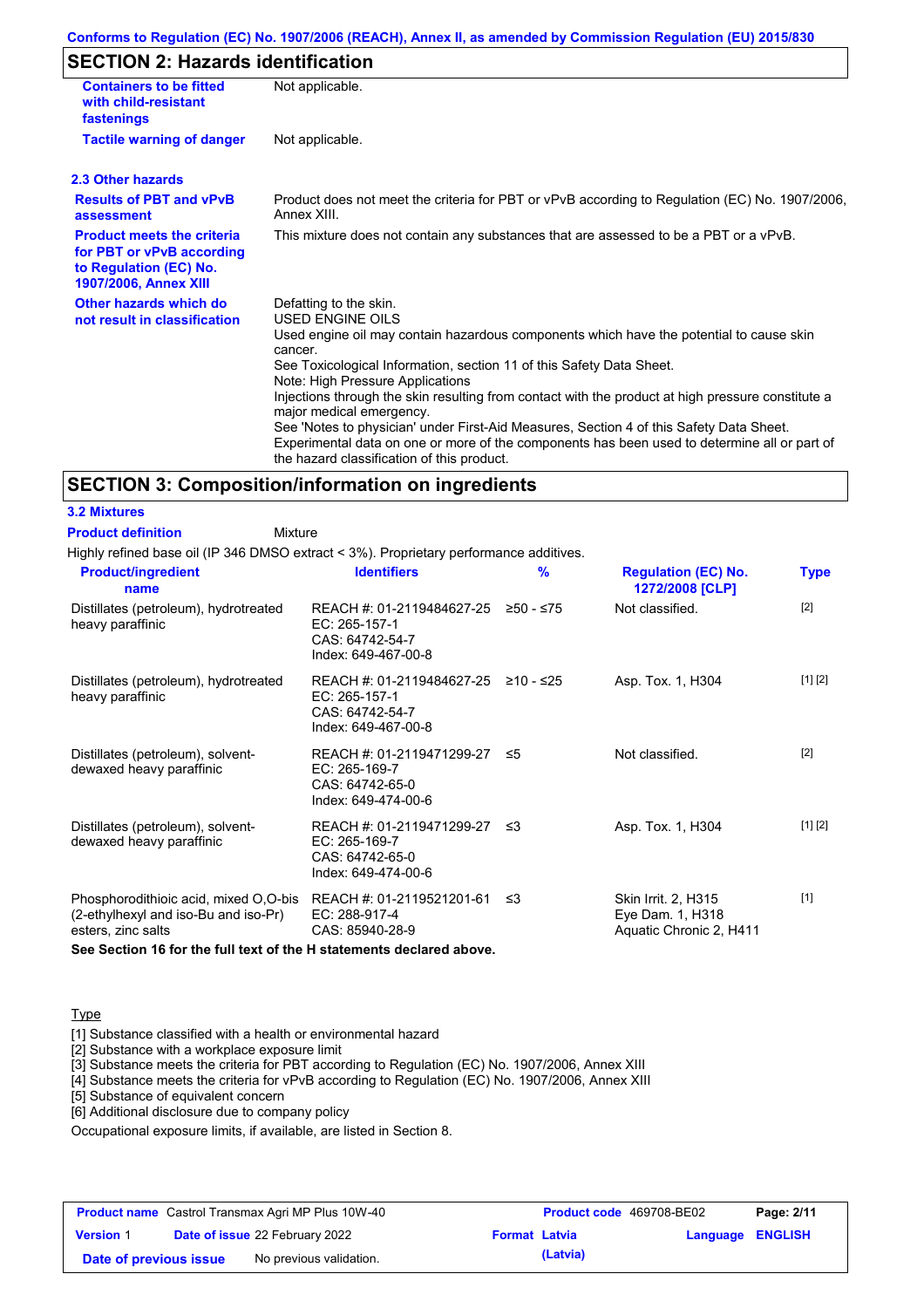### **SECTION 4: First aid measures**

| <b>4.1 Description of first aid measures</b> |                                                                                                                                                                                                                                         |
|----------------------------------------------|-----------------------------------------------------------------------------------------------------------------------------------------------------------------------------------------------------------------------------------------|
| <b>Eye contact</b>                           | In case of contact, immediately flush eyes with plenty of water for at least 15 minutes. Eyelids<br>should be held away from the eyeball to ensure thorough rinsing. Check for and remove any<br>contact lenses. Get medical attention. |
| <b>Skin contact</b>                          | Wash skin thoroughly with soap and water or use recognised skin cleanser. Remove<br>contaminated clothing and shoes. Wash clothing before reuse. Clean shoes thoroughly before<br>reuse. Get medical attention if irritation develops.  |
| <b>Inhalation</b>                            | If inhaled, remove to fresh air. Get medical attention if symptoms occur.                                                                                                                                                               |
| <b>Ingestion</b>                             | Do not induce vomiting unless directed to do so by medical personnel. Get medical attention if<br>symptoms occur.                                                                                                                       |
| <b>Protection of first-aiders</b>            | No action shall be taken involving any personal risk or without suitable training. It may be<br>dangerous to the person providing aid to give mouth-to-mouth resuscitation.                                                             |

#### **4.2 Most important symptoms and effects, both acute and delayed**

See Section 11 for more detailed information on health effects and symptoms.

| <b>Potential acute health effects</b> |                                                                                                                         |  |  |  |
|---------------------------------------|-------------------------------------------------------------------------------------------------------------------------|--|--|--|
| <b>Inhalation</b>                     | Vapour inhalation under ambient conditions is not normally a problem due to low vapour<br>pressure.                     |  |  |  |
| <b>Ingestion</b>                      | No known significant effects or critical hazards.                                                                       |  |  |  |
| <b>Skin contact</b>                   | Defatting to the skin. May cause skin dryness and irritation.                                                           |  |  |  |
| Eye contact                           | Not classified as an eye irritant. Based on data available for this or related materials.                               |  |  |  |
|                                       | Delayed and immediate effects as well as chronic effects from short and long-term exposure                              |  |  |  |
| <b>Inhalation</b>                     | Overexposure to the inhalation of airborne droplets or aerosols may cause irritation of the<br>respiratory tract.       |  |  |  |
| <b>Ingestion</b>                      | Ingestion of large quantities may cause nausea and diarrhoea.                                                           |  |  |  |
| <b>Skin contact</b>                   | Prolonged or repeated contact can defat the skin and lead to irritation and/or dermatitis.                              |  |  |  |
| Eye contact                           | Potential risk of transient stinging or redness if accidental eye contact occurs.                                       |  |  |  |
|                                       | 4.3 Indication of any immediate medical attention and special treatment needed                                          |  |  |  |
| <b>Notes to physician</b>             | Treatment should in general be symptomatic and directed to relieving any effects.<br>Nata: Utale Dasserias Arabications |  |  |  |

Note: High Pressure Applications Injections through the skin resulting from contact with the product at high pressure constitute a major medical emergency. Injuries may not appear serious at first but within a few hours tissue becomes swollen, discoloured and extremely painful with extensive subcutaneous necrosis. Surgical exploration should be undertaken without delay. Thorough and extensive debridement of the wound and underlying tissue is necessary to minimise tissue loss and prevent or limit permanent damage. Note that high pressure may force the product considerable distances along tissue planes.

### **SECTION 5: Firefighting measures**

| 5.1 Extinguishing media                                   |                                                                                                                                                                                                                                                                                                                                                                   |  |  |
|-----------------------------------------------------------|-------------------------------------------------------------------------------------------------------------------------------------------------------------------------------------------------------------------------------------------------------------------------------------------------------------------------------------------------------------------|--|--|
| <b>Suitable extinguishing</b><br>media                    | In case of fire, use foam, dry chemical or carbon dioxide extinguisher or spray.                                                                                                                                                                                                                                                                                  |  |  |
| <b>Unsuitable extinguishing</b><br>media                  | Do not use water jet. The use of a water jet may cause the fire to spread by splashing the<br>burning product.                                                                                                                                                                                                                                                    |  |  |
| 5.2 Special hazards arising from the substance or mixture |                                                                                                                                                                                                                                                                                                                                                                   |  |  |
| <b>Hazards from the</b><br>substance or mixture           | In a fire or if heated, a pressure increase will occur and the container may burst.                                                                                                                                                                                                                                                                               |  |  |
| <b>Hazardous combustion</b><br>products                   | Combustion products may include the following:<br>carbon oxides (CO, CO <sub>2</sub> ) (carbon monoxide, carbon dioxide)                                                                                                                                                                                                                                          |  |  |
| 5.3 Advice for firefighters                               |                                                                                                                                                                                                                                                                                                                                                                   |  |  |
| <b>Special precautions for</b><br>fire-fighters           | No action shall be taken involving any personal risk or without suitable training. Promptly<br>isolate the scene by removing all persons from the vicinity of the incident if there is a fire.                                                                                                                                                                    |  |  |
| <b>Special protective</b><br>equipment for fire-fighters  | Fire-fighters should wear appropriate protective equipment and self-contained breathing<br>apparatus (SCBA) with a full face-piece operated in positive pressure mode. Clothing for fire-<br>fighters (including helmets, protective boots and gloves) conforming to European standard EN<br>469 will provide a basic level of protection for chemical incidents. |  |  |

| <b>Product name</b> Castrol Transmax Agri MP Plus 10W-40 |  |                                       | <b>Product code</b> 469708-BE02 |          | Page: 3/11              |  |
|----------------------------------------------------------|--|---------------------------------------|---------------------------------|----------|-------------------------|--|
| <b>Version 1</b>                                         |  | <b>Date of issue 22 February 2022</b> | <b>Format Latvia</b>            |          | <b>Language ENGLISH</b> |  |
| Date of previous issue                                   |  | No previous validation.               |                                 | (Latvia) |                         |  |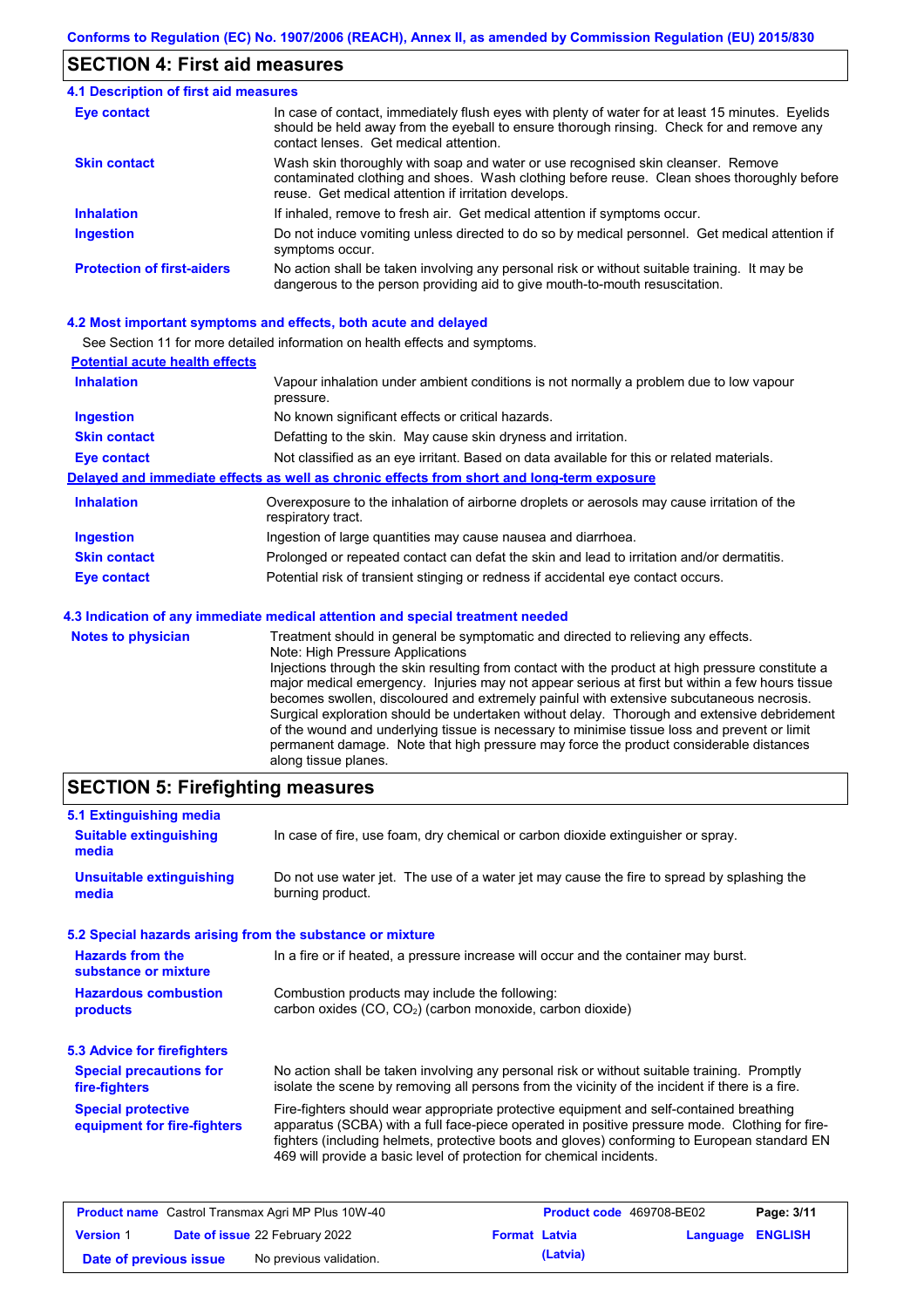## **SECTION 6: Accidental release measures**

|                                                          | 6.1 Personal precautions, protective equipment and emergency procedures                                                                                                                                                                                                                                                                                                                        |
|----------------------------------------------------------|------------------------------------------------------------------------------------------------------------------------------------------------------------------------------------------------------------------------------------------------------------------------------------------------------------------------------------------------------------------------------------------------|
| For non-emergency<br>personnel                           | No action shall be taken involving any personal risk or without suitable training. Evacuate<br>surrounding areas. Keep unnecessary and unprotected personnel from entering. Do not touch<br>or walk through spilt material. Floors may be slippery; use care to avoid falling. Put on<br>appropriate personal protective equipment.                                                            |
| For emergency responders                                 | Entry into a confined space or poorly ventilated area contaminated with vapour, mist or fume is<br>extremely hazardous without the correct respiratory protective equipment and a safe system of<br>work. Wear self-contained breathing apparatus. Wear a suitable chemical protective suit.<br>Chemical resistant boots. See also the information in "For non-emergency personnel".           |
| <b>6.2 Environmental</b><br>precautions                  | Avoid dispersal of spilt material and runoff and contact with soil, waterways, drains and sewers.<br>Inform the relevant authorities if the product has caused environmental pollution (sewers,<br>waterways, soil or air).                                                                                                                                                                    |
| 6.3 Methods and material for containment and cleaning up |                                                                                                                                                                                                                                                                                                                                                                                                |
| <b>Small spill</b>                                       | Stop leak if without risk. Move containers from spill area. Absorb with an inert material and<br>place in an appropriate waste disposal container. Dispose of via a licensed waste disposal<br>contractor.                                                                                                                                                                                     |
| <b>Large spill</b>                                       | Stop leak if without risk. Move containers from spill area. Prevent entry into sewers, water<br>courses, basements or confined areas. Contain and collect spillage with non-combustible,<br>absorbent material e.g. sand, earth, vermiculite or diatomaceous earth and place in container<br>for disposal according to local regulations. Dispose of via a licensed waste disposal contractor. |
| 6.4 Reference to other<br><b>sections</b>                | See Section 1 for emergency contact information.<br>See Section 5 for firefighting measures.<br>See Section 8 for information on appropriate personal protective equipment.<br>See Section 12 for environmental precautions.<br>See Section 13 for additional waste treatment information.                                                                                                     |

### **SECTION 7: Handling and storage**

### **7.1 Precautions for safe handling**

| <b>Protective measures</b>                                                           | Put on appropriate personal protective equipment.                                                                                                                                                                                                                                                                                                                                                                                                                                        |
|--------------------------------------------------------------------------------------|------------------------------------------------------------------------------------------------------------------------------------------------------------------------------------------------------------------------------------------------------------------------------------------------------------------------------------------------------------------------------------------------------------------------------------------------------------------------------------------|
| <b>Advice on general</b><br>occupational hygiene                                     | Eating, drinking and smoking should be prohibited in areas where this material is handled,<br>stored and processed. Wash thoroughly after handling. Remove contaminated clothing and<br>protective equipment before entering eating areas. See also Section 8 for additional<br>information on hygiene measures.                                                                                                                                                                         |
| <b>7.2 Conditions for safe</b><br>storage, including any<br><i>incompatibilities</i> | Store in accordance with local requiations. Store in a dry, cool and well-ventilated area, away<br>from incompatible materials (see Section 10). Keep away from heat and direct sunlight. Keep<br>container tightly closed and sealed until ready for use. Containers that have been opened must<br>be carefully resealed and kept upright to prevent leakage. Store and use only in equipment/<br>containers designed for use with this product. Do not store in unlabelled containers. |
| <b>Not suitable</b>                                                                  | Prolonged exposure to elevated temperature.                                                                                                                                                                                                                                                                                                                                                                                                                                              |
| 7.3 Specific end use(s)                                                              |                                                                                                                                                                                                                                                                                                                                                                                                                                                                                          |
| <b>Recommendations</b>                                                               | See section 1.2 and Exposure scenarios in annex, if applicable.                                                                                                                                                                                                                                                                                                                                                                                                                          |

## **SECTION 8: Exposure controls/personal protection**

### **8.1 Control parameters**

| <b>Occupational exposure limits</b>                       |                                                                                                                  |                |  |  |  |  |
|-----------------------------------------------------------|------------------------------------------------------------------------------------------------------------------|----------------|--|--|--|--|
| <b>Product/ingredient name</b>                            | <b>Exposure limit values</b>                                                                                     |                |  |  |  |  |
| Distillates (petroleum), hydrotreated heavy paraffinic    | Ministers Cabinet Regulations Nr.325 - AER (Latvia).<br>TWA: 5 mg/m <sup>3</sup> 8 hours. Issued/Revised: 5/2007 |                |  |  |  |  |
| Distillates (petroleum), hydrotreated heavy paraffinic    | Ministers Cabinet Regulations Nr.325 - AER (Latvia).<br>TWA: 5 mg/m <sup>3</sup> 8 hours. Issued/Revised: 5/2007 |                |  |  |  |  |
| Distillates (petroleum), solvent-dewaxed heavy            | Ministers Cabinet Regulations Nr.325 - AER (Latvia).                                                             |                |  |  |  |  |
| paraffinic                                                | TWA: 5 mg/m <sup>3</sup> 8 hours. Issued/Revised: 5/2007                                                         |                |  |  |  |  |
| Distillates (petroleum), solvent-dewaxed heavy            | Ministers Cabinet Regulations Nr.325 - AER (Latvia).                                                             |                |  |  |  |  |
| paraffinic                                                | TWA: 5 mg/m <sup>3</sup> 8 hours. Issued/Revised: 5/2007                                                         |                |  |  |  |  |
| <b>Product name</b> Castrol Transmax Agri MP Plus 10W-40  | Product code 469708-BE02                                                                                         | Page: 4/11     |  |  |  |  |
| <b>Version 1</b><br><b>Date of issue 22 February 2022</b> | <b>Format Latvia</b><br>Language                                                                                 | <b>ENGLISH</b> |  |  |  |  |
| No previous validation.<br>Date of previous issue         | (Latvia)                                                                                                         |                |  |  |  |  |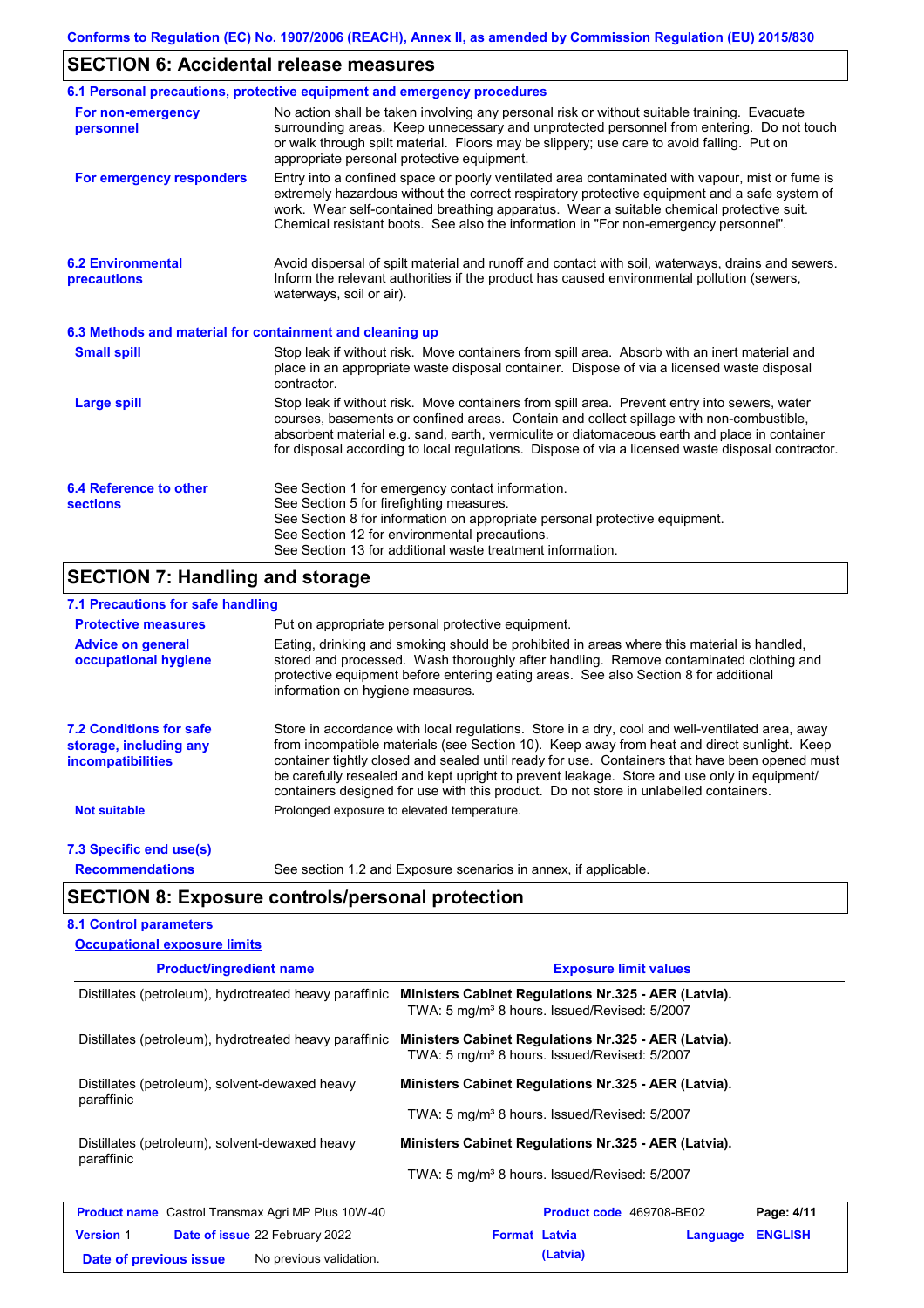# **SECTION 8: Exposure controls/personal protection**

Whilst specific OELs for certain components may be shown in this section, other components may be present in any mist, vapour or dust produced. Therefore, the specific OELs may not be applicable to the product as a whole and are provided for guidance only.

| guidance only.                                    |                                                                                                                                                                                                                                                                                                                                                                                                                                                                                                                                                                                                                                                                                                                                                                                                                                                                                                                                                                                                                            |
|---------------------------------------------------|----------------------------------------------------------------------------------------------------------------------------------------------------------------------------------------------------------------------------------------------------------------------------------------------------------------------------------------------------------------------------------------------------------------------------------------------------------------------------------------------------------------------------------------------------------------------------------------------------------------------------------------------------------------------------------------------------------------------------------------------------------------------------------------------------------------------------------------------------------------------------------------------------------------------------------------------------------------------------------------------------------------------------|
| <b>Recommended monitoring</b><br>procedures       | If this product contains ingredients with exposure limits, personal, workplace atmosphere or<br>biological monitoring may be required to determine the effectiveness of the ventilation or other<br>control measures and/or the necessity to use respiratory protective equipment. Reference<br>should be made to monitoring standards, such as the following: European Standard EN 689<br>(Workplace atmospheres - Guidance for the assessment of exposure by inhalation to chemical<br>agents for comparison with limit values and measurement strategy) European Standard EN<br>14042 (Workplace atmospheres - Guide for the application and use of procedures for the<br>assessment of exposure to chemical and biological agents) European Standard EN 482<br>(Workplace atmospheres - General requirements for the performance of procedures for the<br>measurement of chemical agents) Reference to national guidance documents for methods for<br>the determination of hazardous substances will also be required. |
| <b>Derived No Effect Level</b>                    |                                                                                                                                                                                                                                                                                                                                                                                                                                                                                                                                                                                                                                                                                                                                                                                                                                                                                                                                                                                                                            |
| No DNELs/DMELs available.                         |                                                                                                                                                                                                                                                                                                                                                                                                                                                                                                                                                                                                                                                                                                                                                                                                                                                                                                                                                                                                                            |
| <b>Predicted No Effect Concentration</b>          |                                                                                                                                                                                                                                                                                                                                                                                                                                                                                                                                                                                                                                                                                                                                                                                                                                                                                                                                                                                                                            |
| No PNECs available                                |                                                                                                                                                                                                                                                                                                                                                                                                                                                                                                                                                                                                                                                                                                                                                                                                                                                                                                                                                                                                                            |
| <b>8.2 Exposure controls</b>                      |                                                                                                                                                                                                                                                                                                                                                                                                                                                                                                                                                                                                                                                                                                                                                                                                                                                                                                                                                                                                                            |
| <b>Appropriate engineering</b><br><b>controls</b> | Provide exhaust ventilation or other engineering controls to keep the relevant airborne<br>concentrations below their respective occupational exposure limits.<br>All activities involving chemicals should be assessed for their risks to health, to ensure<br>exposures are adequately controlled. Personal protective equipment should only be considered<br>after other forms of control measures (e.g. engineering controls) have been suitably evaluated.<br>Personal protective equipment should conform to appropriate standards, be suitable for use, be<br>kept in good condition and properly maintained.<br>Your supplier of personal protective equipment should be consulted for advice on selection and<br>appropriate standards. For further information contact your national organisation for standards.<br>The final choice of protective equipment will depend upon a risk assessment. It is important to<br>ensure that all items of personal protective equipment are compatible.                    |
| <b>Individual protection measures</b>             |                                                                                                                                                                                                                                                                                                                                                                                                                                                                                                                                                                                                                                                                                                                                                                                                                                                                                                                                                                                                                            |
| <b>Hygiene measures</b>                           | Wash hands, forearms and face thoroughly after handling chemical products, before eating,<br>smoking and using the lavatory and at the end of the working period. Ensure that eyewash<br>stations and safety showers are close to the workstation location.                                                                                                                                                                                                                                                                                                                                                                                                                                                                                                                                                                                                                                                                                                                                                                |
| <b>Respiratory protection</b>                     | In case of insufficient ventilation, wear suitable respiratory equipment.<br>The correct choice of respiratory protection depends upon the chemicals being handled, the<br>conditions of work and use, and the condition of the respiratory equipment. Safety procedures<br>should be developed for each intended application. Respiratory protection equipment should<br>therefore be chosen in consultation with the supplier/manufacturer and with a full assessment<br>of the working conditions.                                                                                                                                                                                                                                                                                                                                                                                                                                                                                                                      |
| <b>Eye/face protection</b>                        | Safety glasses with side shields.                                                                                                                                                                                                                                                                                                                                                                                                                                                                                                                                                                                                                                                                                                                                                                                                                                                                                                                                                                                          |
| <b>Skin protection</b>                            |                                                                                                                                                                                                                                                                                                                                                                                                                                                                                                                                                                                                                                                                                                                                                                                                                                                                                                                                                                                                                            |
| <b>Hand protection</b>                            | <b>General Information:</b>                                                                                                                                                                                                                                                                                                                                                                                                                                                                                                                                                                                                                                                                                                                                                                                                                                                                                                                                                                                                |
|                                                   | Because specific work environments and material handling practices vary, safety procedures<br>should be developed for each intended application. The correct choice of protective gloves<br>depends upon the chemicals being handled, and the conditions of work and use. Most gloves<br>provide protection for only a limited time before they must be discarded and replaced (even the<br>best chemically resistant gloves will break down after repeated chemical exposures).                                                                                                                                                                                                                                                                                                                                                                                                                                                                                                                                           |
|                                                   | Gloves should be chosen in consultation with the supplier / manufacturer and taking account of<br>a full assessment of the working conditions.                                                                                                                                                                                                                                                                                                                                                                                                                                                                                                                                                                                                                                                                                                                                                                                                                                                                             |
|                                                   | Recommended: Nitrile gloves.<br><b>Breakthrough time:</b>                                                                                                                                                                                                                                                                                                                                                                                                                                                                                                                                                                                                                                                                                                                                                                                                                                                                                                                                                                  |
|                                                   | Breakthrough time data are generated by glove manufacturers under laboratory test conditions<br>and represent how long a glove can be expected to provide effective permeation resistance. It<br>is important when following breakthrough time recommendations that actual workplace<br>conditions are taken into account. Always consult with your glove supplier for up-to-date<br>technical information on breakthrough times for the recommended glove type.<br>Our recommendations on the selection of gloves are as follows:                                                                                                                                                                                                                                                                                                                                                                                                                                                                                         |
|                                                   | Continuous contact:                                                                                                                                                                                                                                                                                                                                                                                                                                                                                                                                                                                                                                                                                                                                                                                                                                                                                                                                                                                                        |
|                                                   | Gloves with a minimum breakthrough time of 240 minutes, or >480 minutes if suitable gloves                                                                                                                                                                                                                                                                                                                                                                                                                                                                                                                                                                                                                                                                                                                                                                                                                                                                                                                                 |
|                                                   |                                                                                                                                                                                                                                                                                                                                                                                                                                                                                                                                                                                                                                                                                                                                                                                                                                                                                                                                                                                                                            |

|                        | <b>Product name</b> Castrol Transmax Agri MP Plus 10W-40 |                      | <b>Product code</b> 469708-BE02 |                  | Page: 5/11 |
|------------------------|----------------------------------------------------------|----------------------|---------------------------------|------------------|------------|
| <b>Version 1</b>       | <b>Date of issue 22 February 2022</b>                    | <b>Format Latvia</b> |                                 | Language ENGLISH |            |
| Date of previous issue | No previous validation.                                  |                      | (Latvia)                        |                  |            |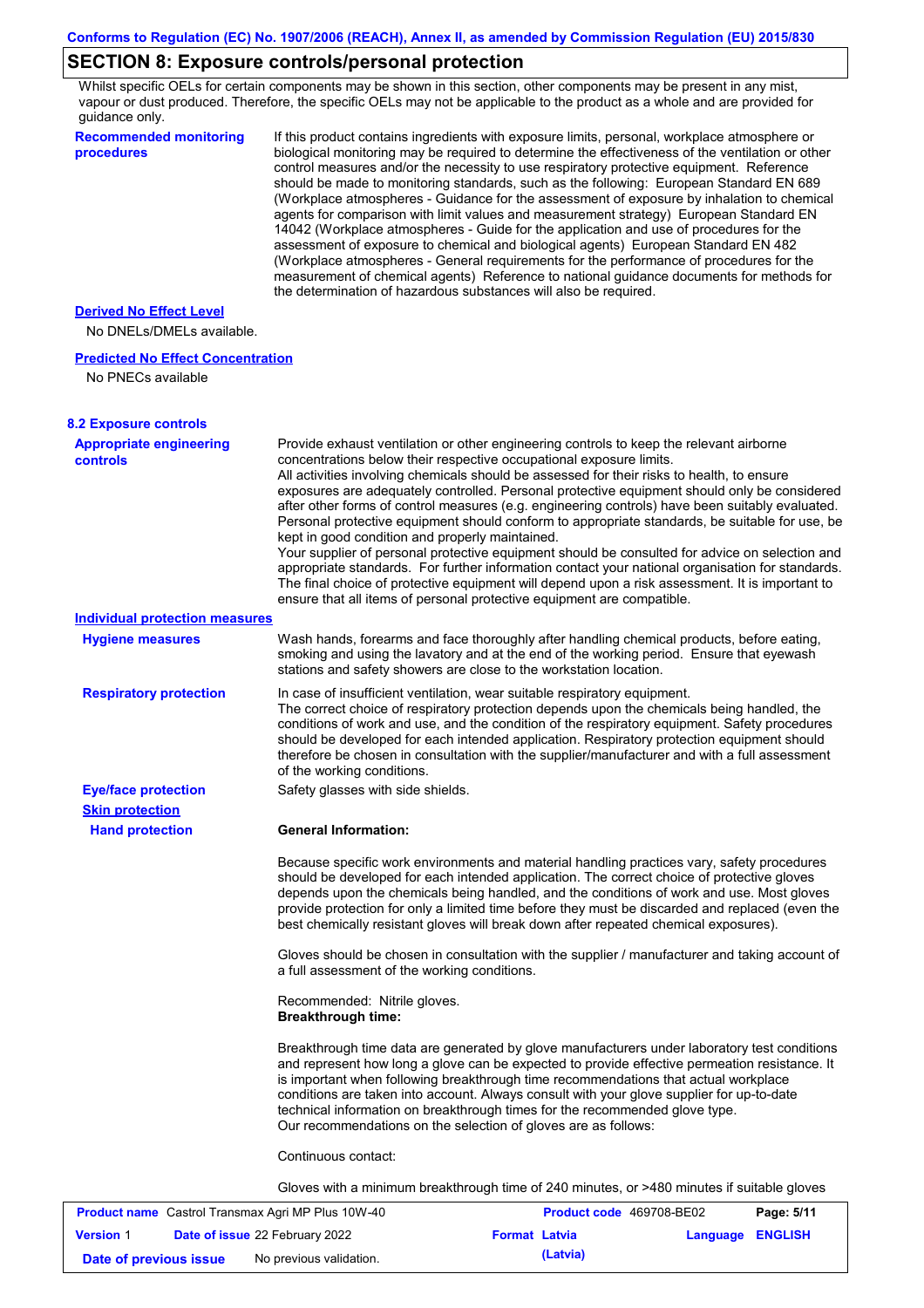# **SECTION 8: Exposure controls/personal protection**

|                                                  | can be obtained.<br>If suitable gloves are not available to offer that level of protection, gloves with shorter<br>breakthrough times may be acceptable as long as appropriate glove maintenance and<br>replacement regimes are determined and adhered to.                                                                                                                                                                                                                                                                                                                                                                                        |
|--------------------------------------------------|---------------------------------------------------------------------------------------------------------------------------------------------------------------------------------------------------------------------------------------------------------------------------------------------------------------------------------------------------------------------------------------------------------------------------------------------------------------------------------------------------------------------------------------------------------------------------------------------------------------------------------------------------|
|                                                  | Short-term / splash protection:                                                                                                                                                                                                                                                                                                                                                                                                                                                                                                                                                                                                                   |
|                                                  | Recommended breakthrough times as above.<br>It is recognised that for short-term, transient exposures, gloves with shorter breakthrough times<br>may commonly be used. Therefore, appropriate maintenance and replacement regimes must<br>be determined and rigorously followed.                                                                                                                                                                                                                                                                                                                                                                  |
|                                                  | <b>Glove Thickness:</b>                                                                                                                                                                                                                                                                                                                                                                                                                                                                                                                                                                                                                           |
|                                                  | For general applications, we recommend gloves with a thickness typically greater than 0.35 mm.                                                                                                                                                                                                                                                                                                                                                                                                                                                                                                                                                    |
|                                                  | It should be emphasised that glove thickness is not necessarily a good predictor of glove<br>resistance to a specific chemical, as the permeation efficiency of the glove will be dependent<br>on the exact composition of the glove material. Therefore, glove selection should also be based<br>on consideration of the task requirements and knowledge of breakthrough times.<br>Glove thickness may also vary depending on the glove manufacturer, the glove type and the<br>glove model. Therefore, the manufacturers' technical data should always be taken into account<br>to ensure selection of the most appropriate glove for the task. |
|                                                  | Note: Depending on the activity being conducted, gloves of varying thickness may be required<br>for specific tasks. For example:                                                                                                                                                                                                                                                                                                                                                                                                                                                                                                                  |
|                                                  | • Thinner gloves (down to 0.1 mm or less) may be required where a high degree of manual<br>dexterity is needed. However, these gloves are only likely to give short duration protection and<br>would normally be just for single use applications, then disposed of.                                                                                                                                                                                                                                                                                                                                                                              |
|                                                  | • Thicker gloves (up to 3 mm or more) may be required where there is a mechanical (as well<br>as a chemical) risk i.e. where there is abrasion or puncture potential.                                                                                                                                                                                                                                                                                                                                                                                                                                                                             |
| <b>Skin and body</b>                             | Use of protective clothing is good industrial practice.<br>Personal protective equipment for the body should be selected based on the task being<br>performed and the risks involved and should be approved by a specialist before handling this<br>product.<br>Cotton or polyester/cotton overalls will only provide protection against light superficial<br>contamination that will not soak through to the skin. Overalls should be laundered on a regular<br>basis. When the risk of skin exposure is high (e.g. when cleaning up spillages or if there is a                                                                                  |
|                                                  | risk of splashing) then chemical resistant aprons and/or impervious chemical suits and boots<br>will be required.                                                                                                                                                                                                                                                                                                                                                                                                                                                                                                                                 |
| <b>Refer to standards:</b>                       | Respiratory protection: EN 529<br>Gloves: EN 420, EN 374<br>Eye protection: EN 166<br>Filtering half-mask: EN 149<br>Filtering half-mask with valve: EN 405<br>Half-mask: EN 140 plus filter<br>Full-face mask: EN 136 plus filter<br>Particulate filters: EN 143<br>Gas/combined filters: EN 14387                                                                                                                                                                                                                                                                                                                                               |
| <b>Environmental exposure</b><br><b>controls</b> | Emissions from ventilation or work process equipment should be checked to ensure they<br>comply with the requirements of environmental protection legislation. In some cases, fume<br>scrubbers, filters or engineering modifications to the process equipment will be necessary to<br>reduce emissions to acceptable levels.                                                                                                                                                                                                                                                                                                                     |

# **SECTION 9: Physical and chemical properties**

The conditions of measurement of all properties are at standard temperature and pressure unless otherwise indicated.

### **9.1 Information on basic physical and chemical properties**

| <b>Appearance</b>                                        |                         |                      |                          |          |                |
|----------------------------------------------------------|-------------------------|----------------------|--------------------------|----------|----------------|
| <b>Physical state</b>                                    | Liguid.                 |                      |                          |          |                |
| <b>Colour</b>                                            | Amber. [Light]          |                      |                          |          |                |
| <b>Odour</b>                                             | Not available.          |                      |                          |          |                |
| <b>Odour threshold</b>                                   | Not available.          |                      |                          |          |                |
| pH                                                       | Not applicable.         |                      |                          |          |                |
| <b>Product name</b> Castrol Transmax Agri MP Plus 10W-40 |                         |                      | Product code 469708-BE02 |          | Page: 6/11     |
| <b>Version 1</b><br>Date of issue 22 February 2022       |                         | <b>Format Latvia</b> |                          | Language | <b>ENGLISH</b> |
| Date of previous issue                                   | No previous validation. |                      | (Latvia)                 |          |                |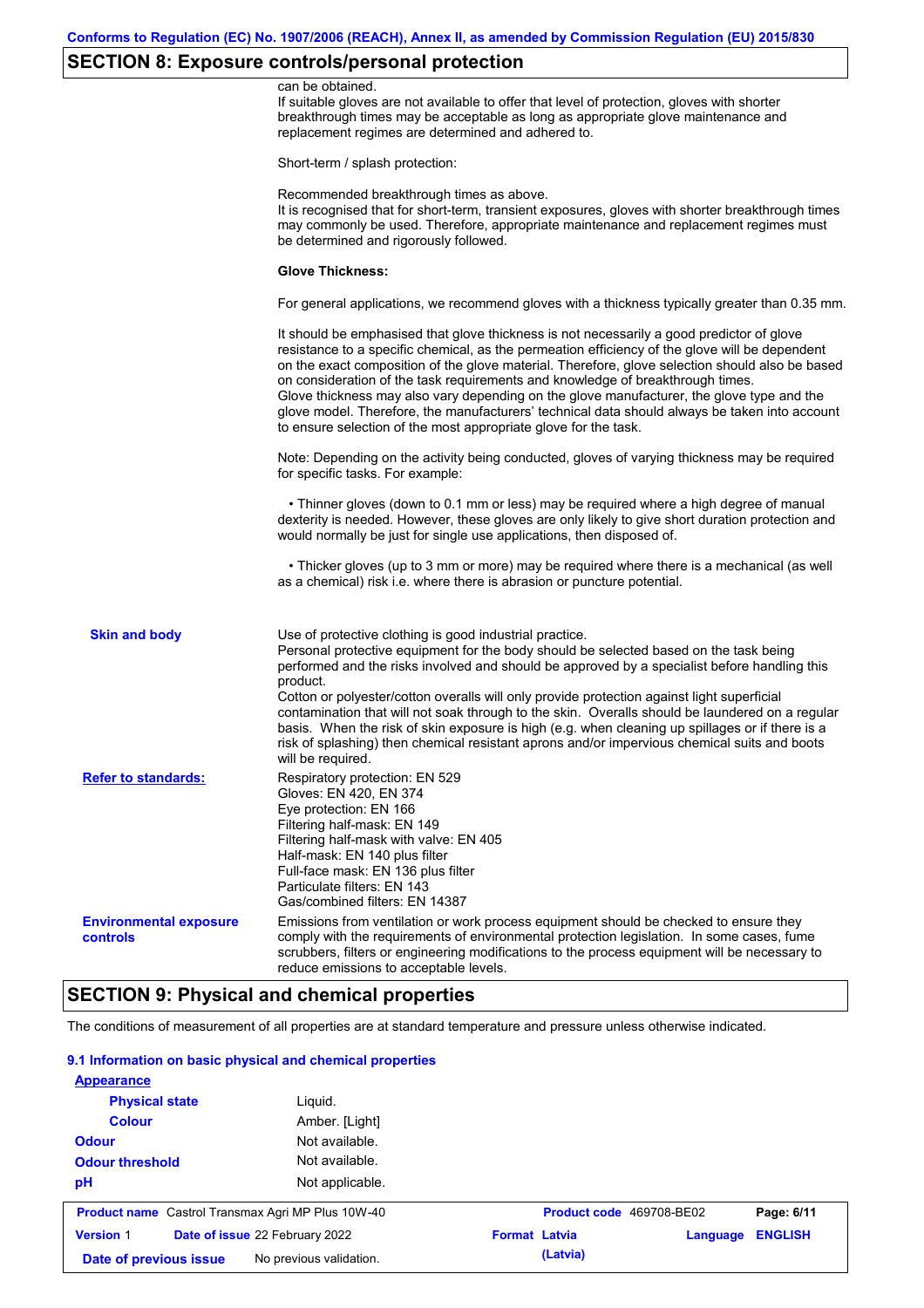# **SECTION 9: Physical and chemical properties**

| <b>Melting point/freezing point</b>                    | Not available.                        |
|--------------------------------------------------------|---------------------------------------|
| Initial boiling point and boiling<br>range             | Not available.                        |
| <b>Pour point</b>                                      | -45 °C                                |
| <b>Flash point</b>                                     | Open cup: >200°C (>392°F) [Cleveland] |
| <b>Evaporation rate</b>                                | Not available.                        |
| <b>Flammability (solid, gas)</b>                       | Not available.                        |
| <b>Upper/lower flammability or</b><br>explosive limits | Not available.                        |
| <b>Vapour pressure</b>                                 | Not available.                        |

|                                                   |                                                                                                                                       | Vapour Pressure at 20°C |         |                    | Vapour pressure at 50°C |     |               |
|---------------------------------------------------|---------------------------------------------------------------------------------------------------------------------------------------|-------------------------|---------|--------------------|-------------------------|-----|---------------|
|                                                   | <b>Ingredient name</b>                                                                                                                | mm Hg kPa               |         | <b>Method</b>      | mm<br>Hg                | kPa | <b>Method</b> |
|                                                   | Distillates (petroleum),<br>hydrotreated heavy<br>paraffinic                                                                          | < 0.08                  | < 0.011 | <b>ASTM D 5191</b> |                         |     |               |
|                                                   | Distillates (petroleum),<br>hydrotreated heavy<br>paraffinic                                                                          | < 0.08                  | < 0.011 | <b>ASTM D 5191</b> |                         |     |               |
|                                                   | Distillates (petroleum),<br>solvent-dewaxed<br>heavy paraffinic                                                                       | < 0.08                  | < 0.011 | <b>ASTM D 5191</b> |                         |     |               |
|                                                   | Distillates (petroleum),<br>solvent-dewaxed<br>heavy paraffinic                                                                       | < 0.08                  | < 0.011 | <b>ASTM D 5191</b> |                         |     |               |
|                                                   | Phosphorodithioic acid, 0<br>mixed O,O-bis<br>(2-ethylhexyl and iso-<br>Bu and iso-Pr) esters,<br>zinc salts                          |                         | 0       | EU A.4             |                         |     |               |
| <b>Vapour density</b>                             | Not available.                                                                                                                        |                         |         |                    |                         |     |               |
| <b>Relative density</b>                           | Not available.                                                                                                                        |                         |         |                    |                         |     |               |
| <b>Density</b>                                    | <1000 kg/m <sup>3</sup> (<1 g/cm <sup>3</sup> ) at 15°C                                                                               |                         |         |                    |                         |     |               |
| <b>Solubility(ies)</b>                            | insoluble in water.                                                                                                                   |                         |         |                    |                         |     |               |
| <b>Partition coefficient: n-octanol/</b><br>water | Not available.                                                                                                                        |                         |         |                    |                         |     |               |
| <b>Auto-ignition temperature</b>                  | Not available.                                                                                                                        |                         |         |                    |                         |     |               |
| <b>Decomposition temperature</b>                  | Not available.                                                                                                                        |                         |         |                    |                         |     |               |
| <b>Viscosity</b>                                  | Kinematic: 89 mm <sup>2</sup> /s (89 cSt) at $40^{\circ}$ C<br>Kinematic: 12.8 to 13.2 mm <sup>2</sup> /s (12.8 to 13.2 cSt) at 100°C |                         |         |                    |                         |     |               |
| <b>Explosive properties</b>                       | Not available.                                                                                                                        |                         |         |                    |                         |     |               |
| <b>Oxidising properties</b>                       | Not available.                                                                                                                        |                         |         |                    |                         |     |               |
| <b>Particle characteristics</b>                   |                                                                                                                                       |                         |         |                    |                         |     |               |
| <b>Median particle size</b>                       | Not applicable.                                                                                                                       |                         |         |                    |                         |     |               |
| 9.2 Other information                             |                                                                                                                                       |                         |         |                    |                         |     |               |
| No additional information.                        |                                                                                                                                       |                         |         |                    |                         |     |               |

# **SECTION 10: Stability and reactivity**

| <b>10.1 Reactivity</b>                                    | No specific test data available for this product. Refer to Conditions to avoid and Incompatible<br>materials for additional information.                                |                      |                                 |          |                |  |
|-----------------------------------------------------------|-------------------------------------------------------------------------------------------------------------------------------------------------------------------------|----------------------|---------------------------------|----------|----------------|--|
| <b>10.2 Chemical stability</b>                            | The product is stable.                                                                                                                                                  |                      |                                 |          |                |  |
| <b>10.3 Possibility of</b><br>hazardous reactions         | Under normal conditions of storage and use, hazardous reactions will not occur.<br>Under normal conditions of storage and use, hazardous polymerisation will not occur. |                      |                                 |          |                |  |
| <b>10.4 Conditions to avoid</b>                           | Avoid all possible sources of ignition (spark or flame).                                                                                                                |                      |                                 |          |                |  |
| <b>10.5 Incompatible materials</b>                        | Reactive or incompatible with the following materials: oxidising materials.                                                                                             |                      |                                 |          |                |  |
| <b>Product name</b> Castrol Transmax Agri MP Plus 10W-40  |                                                                                                                                                                         |                      | <b>Product code</b> 469708-BE02 |          | Page: 7/11     |  |
| <b>Version 1</b><br><b>Date of issue 22 February 2022</b> |                                                                                                                                                                         | <b>Format Latvia</b> |                                 | Language | <b>ENGLISH</b> |  |
| Date of previous issue                                    | No previous validation.                                                                                                                                                 |                      | (Latvia)                        |          |                |  |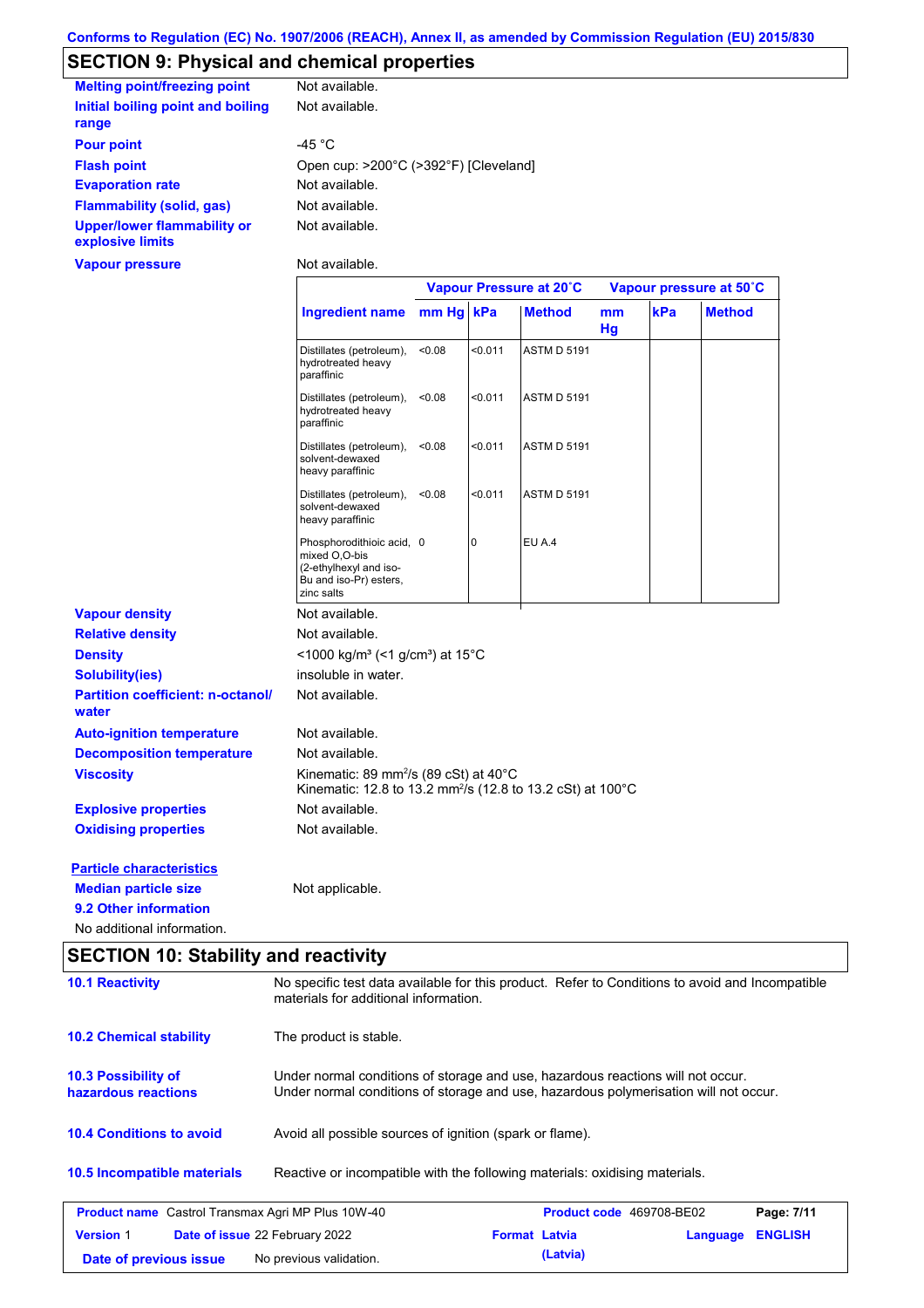### **SECTION 10: Stability and reactivity**

**10.6 Hazardous decomposition products** Under normal conditions of storage and use, hazardous decomposition products should not be produced.

### **SECTION 11: Toxicological information**

| 11.1 Information on toxicological effects          |                                                                                                                                                                                                                                                                                                                                                                                                                 |
|----------------------------------------------------|-----------------------------------------------------------------------------------------------------------------------------------------------------------------------------------------------------------------------------------------------------------------------------------------------------------------------------------------------------------------------------------------------------------------|
| <b>Acute toxicity estimates</b>                    |                                                                                                                                                                                                                                                                                                                                                                                                                 |
| Not available.                                     |                                                                                                                                                                                                                                                                                                                                                                                                                 |
| <b>Information on likely</b><br>routes of exposure | Routes of entry anticipated: Dermal, Inhalation.                                                                                                                                                                                                                                                                                                                                                                |
| <b>Potential acute health effects</b>              |                                                                                                                                                                                                                                                                                                                                                                                                                 |
| <b>Inhalation</b>                                  | Vapour inhalation under ambient conditions is not normally a problem due to low vapour<br>pressure.                                                                                                                                                                                                                                                                                                             |
| <b>Ingestion</b>                                   | No known significant effects or critical hazards.                                                                                                                                                                                                                                                                                                                                                               |
| <b>Skin contact</b>                                | Defatting to the skin. May cause skin dryness and irritation.                                                                                                                                                                                                                                                                                                                                                   |
| <b>Eye contact</b>                                 | Not classified as an eye irritant. Based on data available for this or related materials.                                                                                                                                                                                                                                                                                                                       |
|                                                    | Symptoms related to the physical, chemical and toxicological characteristics                                                                                                                                                                                                                                                                                                                                    |
| <b>Inhalation</b>                                  | May be harmful by inhalation if exposure to vapour, mists or fumes resulting from thermal<br>decomposition products occurs.                                                                                                                                                                                                                                                                                     |
| <b>Ingestion</b>                                   | No specific data.                                                                                                                                                                                                                                                                                                                                                                                               |
| <b>Skin contact</b>                                | Adverse symptoms may include the following:<br>irritation<br>dryness<br>cracking                                                                                                                                                                                                                                                                                                                                |
| <b>Eye contact</b>                                 | No specific data.                                                                                                                                                                                                                                                                                                                                                                                               |
|                                                    | Delayed and immediate effects as well as chronic effects from short and long-term exposure                                                                                                                                                                                                                                                                                                                      |
| <b>Inhalation</b>                                  | Overexposure to the inhalation of airborne droplets or aerosols may cause irritation of the<br>respiratory tract.                                                                                                                                                                                                                                                                                               |
| <b>Ingestion</b>                                   | Ingestion of large quantities may cause nausea and diarrhoea.                                                                                                                                                                                                                                                                                                                                                   |
| <b>Skin contact</b>                                | Prolonged or repeated contact can defat the skin and lead to irritation and/or dermatitis.                                                                                                                                                                                                                                                                                                                      |
| <b>Eye contact</b>                                 | Potential risk of transient stinging or redness if accidental eye contact occurs.                                                                                                                                                                                                                                                                                                                               |
| <b>Potential chronic health effects</b>            |                                                                                                                                                                                                                                                                                                                                                                                                                 |
| <b>General</b>                                     | <b>USED ENGINE OILS</b><br>Combustion products resulting from the operation of internal combustion engines contaminate<br>engine oils during use. Used engine oil may contain hazardous components which have the<br>potential to cause skin cancer. Frequent or prolonged contact with all types and makes of used<br>engine oil must therefore be avoided and a high standard of personal hygiene maintained. |
| <b>Carcinogenicity</b>                             | No known significant effects or critical hazards.                                                                                                                                                                                                                                                                                                                                                               |
| <b>Mutagenicity</b>                                | No known significant effects or critical hazards.                                                                                                                                                                                                                                                                                                                                                               |
| <b>Developmental effects</b>                       | No known significant effects or critical hazards.                                                                                                                                                                                                                                                                                                                                                               |
| <b>Fertility effects</b>                           | No known significant effects or critical hazards.                                                                                                                                                                                                                                                                                                                                                               |

### **SECTION 12: Ecological information**

**12.1 Toxicity Environmental hazards** Not classified as dangerous

#### **12.2 Persistence and degradability**

Not expected to be rapidly degradable.

#### **12.3 Bioaccumulative potential**

This product is not expected to bioaccumulate through food chains in the environment.

#### **Mobility** Spillages may penetrate the soil causing ground water contamination. **12.4 Mobility in soil Soil/water partition coefficient (Koc)** Not available.

#### **12.5 Results of PBT and vPvB assessment**

Product does not meet the criteria for PBT or vPvB according to Regulation (EC) No. 1907/2006, Annex XIII.

|                        | <b>Product name</b> Castrol Transmax Agri MP Plus 10W-40 |                      | <b>Product code</b> 469708-BE02 |                  | Page: 8/11 |
|------------------------|----------------------------------------------------------|----------------------|---------------------------------|------------------|------------|
| <b>Version 1</b>       | <b>Date of issue 22 February 2022</b>                    | <b>Format Latvia</b> |                                 | Language ENGLISH |            |
| Date of previous issue | No previous validation.                                  |                      | (Latvia)                        |                  |            |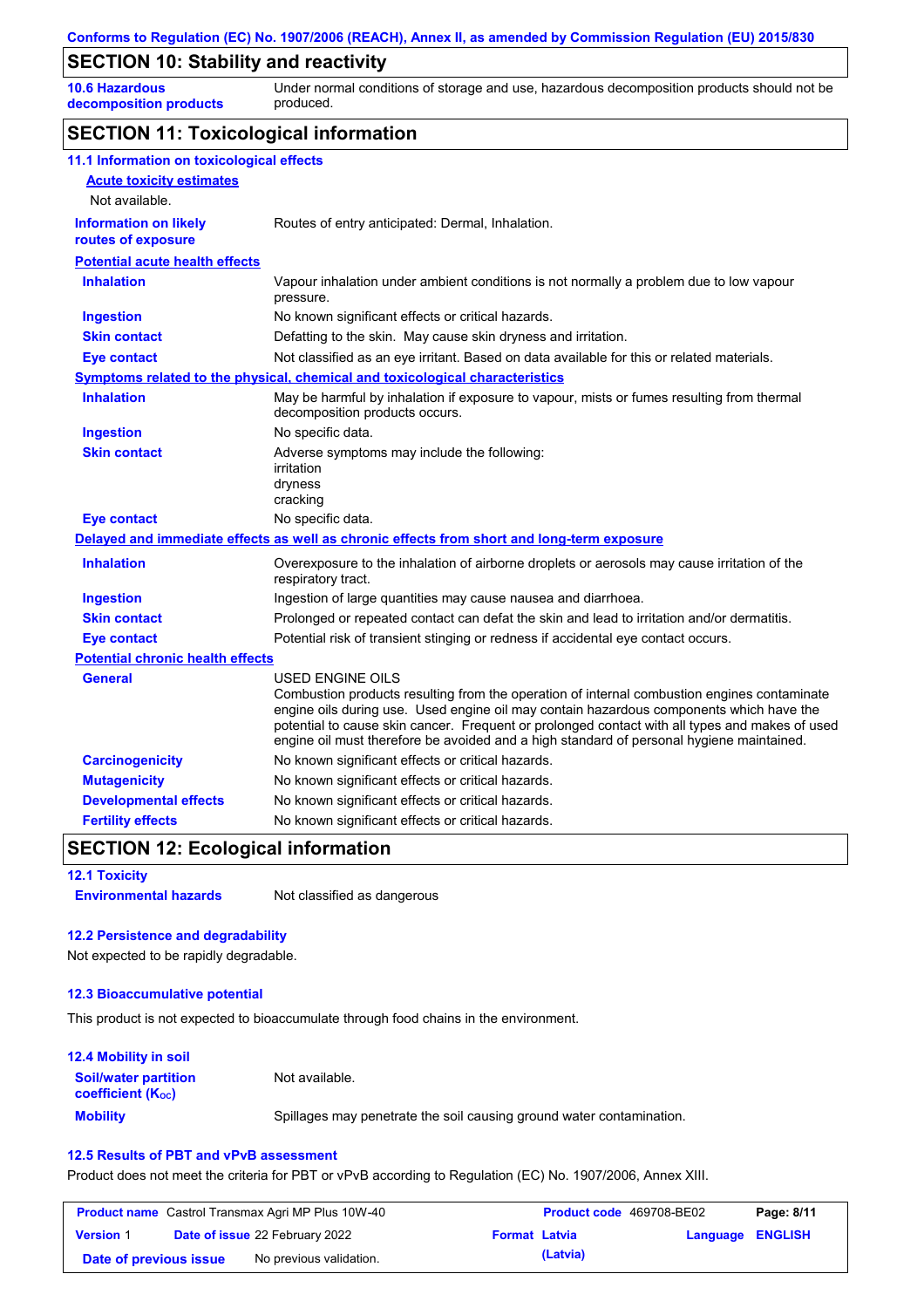### **SECTION 12: Ecological information**

#### **12.6 Other adverse effects**

**Other ecological information**

Spills may form a film on water surfaces causing physical damage to organisms. Oxygen transfer could also be impaired.

### **SECTION 13: Disposal considerations**

### **13.1 Waste treatment methods**

#### **Product**

**Methods of disposal**

Where possible, arrange for product to be recycled. Dispose of via an authorised person/ licensed waste disposal contractor in accordance with local regulations.

#### **European waste catalogue (EWC) Hazardous waste** Yes.

| <u>European waste catalogue (ETTO)</u> |                                                                                                                   |  |  |  |
|----------------------------------------|-------------------------------------------------------------------------------------------------------------------|--|--|--|
| Waste code                             | <b>Waste designation</b>                                                                                          |  |  |  |
| 13 02 05*<br>$130110*$                 | Imineral-based non-chlorinated engine, gear and lubricating oils<br>Imineral based non-chlorinated hydraulic oils |  |  |  |
|                                        |                                                                                                                   |  |  |  |

However, deviation from the intended use and/or the presence of any potential contaminants may require an alternative waste disposal code to be assigned by the end user.

#### **Packaging**

| <b>Methods of disposal</b> | Where possible, arrange for product to be recycled. Dispose of via an authorised person/<br>licensed waste disposal contractor in accordance with local regulations.                                                                                                                                                                                                                                                                                                                            |
|----------------------------|-------------------------------------------------------------------------------------------------------------------------------------------------------------------------------------------------------------------------------------------------------------------------------------------------------------------------------------------------------------------------------------------------------------------------------------------------------------------------------------------------|
| <b>Special precautions</b> | This material and its container must be disposed of in a safe way. Care should be taken when<br>handling emptied containers that have not been cleaned or rinsed out. Empty containers or<br>liners may retain some product residues. Empty containers represent a fire hazard as they may<br>contain flammable product residues and vapour. Never weld, solder or braze empty containers.<br>Avoid dispersal of spilt material and runoff and contact with soil, waterways, drains and sewers. |
| <b>References</b>          | Commission 2014/955/EU<br>Directive 2008/98/EC                                                                                                                                                                                                                                                                                                                                                                                                                                                  |

### **SECTION 14: Transport information**

|                                           | <b>ADR/RID</b> | <b>ADN</b>     | <b>IMDG</b>              | <b>IATA</b>    |
|-------------------------------------------|----------------|----------------|--------------------------|----------------|
| 14.1 UN number                            | Not regulated. | Not regulated. | Not regulated.           | Not regulated. |
| 14.2 UN proper<br>shipping name           |                |                |                          |                |
| <b>14.3 Transport</b><br>hazard class(es) |                |                | $\overline{\phantom{0}}$ |                |
| 14.4 Packing<br>group                     |                |                | $\blacksquare$           |                |
| $14.5$<br><b>Environmental</b><br>hazards | No.            | No.            | No.                      | No.            |
| <b>Additional</b><br><b>information</b>   |                |                | -                        |                |

**14.6 Special precautions for user** Not available.

**14.7 Transport in bulk** 

**according to IMO instruments**

Not available.

|                        | <b>Product name</b> Castrol Transmax Agri MP Plus 10W-40 |                      | <b>Product code</b> 469708-BE02 |                  | Page: 9/11 |
|------------------------|----------------------------------------------------------|----------------------|---------------------------------|------------------|------------|
| <b>Version 1</b>       | <b>Date of issue 22 February 2022</b>                    | <b>Format Latvia</b> |                                 | Language ENGLISH |            |
| Date of previous issue | No previous validation.                                  |                      | (Latvia)                        |                  |            |

| Product code 469708-BE02 |                         | Page: 9/11 |
|--------------------------|-------------------------|------------|
| mat Latvia               | <b>Language ENGLISH</b> |            |
| (Latvia)                 |                         |            |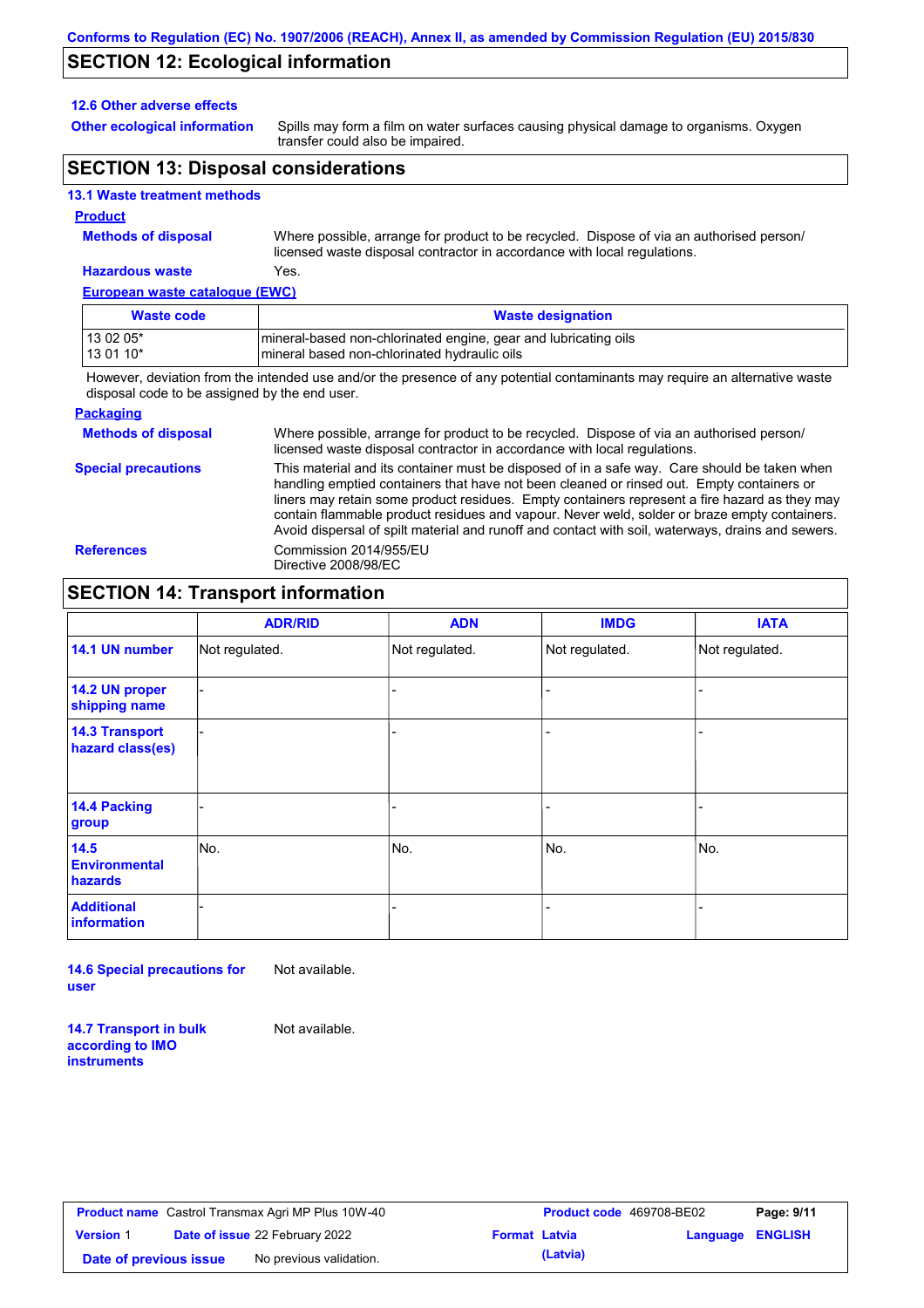# **SECTION 15: Regulatory information**

|                                                                 | 15.1 Safety, health and environmental regulations/legislation specific for the substance or mixture                                                                                       |
|-----------------------------------------------------------------|-------------------------------------------------------------------------------------------------------------------------------------------------------------------------------------------|
| EU Regulation (EC) No. 1907/2006 (REACH)                        |                                                                                                                                                                                           |
| <b>Annex XIV - List of substances subject to authorisation</b>  |                                                                                                                                                                                           |
| <b>Annex XIV</b>                                                |                                                                                                                                                                                           |
| None of the components are listed.                              |                                                                                                                                                                                           |
| <b>Substances of very high concern</b>                          |                                                                                                                                                                                           |
| None of the components are listed.                              |                                                                                                                                                                                           |
| EU Regulation (EC) No. 1907/2006 (REACH)                        |                                                                                                                                                                                           |
| <b>Annex XVII - Restrictions</b>                                | Not applicable.                                                                                                                                                                           |
| on the manufacture,<br>placing on the market                    |                                                                                                                                                                                           |
| and use of certain                                              |                                                                                                                                                                                           |
| dangerous substances,                                           |                                                                                                                                                                                           |
| mixtures and articles                                           |                                                                                                                                                                                           |
| <b>Other regulations</b>                                        |                                                                                                                                                                                           |
| <b>REACH Status</b>                                             | The company, as identified in Section 1, sells this product in the EU in compliance with the<br>current requirements of REACH.                                                            |
| <b>United States inventory</b><br>(TSCA 8b)                     | All components are active or exempted.                                                                                                                                                    |
| <b>Australia inventory (AIIC)</b>                               | All components are listed or exempted.                                                                                                                                                    |
| <b>Canada inventory</b>                                         | All components are listed or exempted.                                                                                                                                                    |
| <b>China inventory (IECSC)</b>                                  | All components are listed or exempted.                                                                                                                                                    |
| <b>Japan inventory (CSCL)</b>                                   | All components are listed or exempted.                                                                                                                                                    |
| <b>Korea inventory (KECI)</b>                                   | All components are listed or exempted.                                                                                                                                                    |
| <b>Philippines inventory</b><br>(PICCS)                         | All components are listed or exempted.                                                                                                                                                    |
| <b>Taiwan Chemical</b><br><b>Substances Inventory</b><br>(TCSI) | All components are listed or exempted.                                                                                                                                                    |
| Ozone depleting substances (1005/2009/EU)                       |                                                                                                                                                                                           |
| Not listed.                                                     |                                                                                                                                                                                           |
| Prior Informed Consent (PIC) (649/2012/EU)                      |                                                                                                                                                                                           |
| Not listed.                                                     |                                                                                                                                                                                           |
|                                                                 |                                                                                                                                                                                           |
| <b>Persistent Organic Pollutants</b><br>Not listed.             |                                                                                                                                                                                           |
| <b>EU - Water framework directive - Priority substances</b>     |                                                                                                                                                                                           |
| None of the components are listed.                              |                                                                                                                                                                                           |
| <b>Seveso Directive</b>                                         |                                                                                                                                                                                           |
| This product is not controlled under the Seveso Directive.      |                                                                                                                                                                                           |
|                                                                 |                                                                                                                                                                                           |
| <b>15.2 Chemical safety</b><br>assessment                       | A Chemical Safety Assessment has been carried out for one or more of the substances within<br>this mixture. A Chemical Safety Assessment has not been carried out for the mixture itself. |

# **SECTION 16: Other information**

| <b>Abbreviations and acronyms</b> | ADN = European Provisions concerning the International Carriage of Dangerous Goods by<br>Inland Waterway |
|-----------------------------------|----------------------------------------------------------------------------------------------------------|
|                                   | ADR = The European Agreement concerning the International Carriage of Dangerous Goods by<br>Road         |
|                                   | $ATE =$ Acute Toxicity Estimate                                                                          |
|                                   | <b>BCF</b> = Bioconcentration Factor                                                                     |
|                                   | CAS = Chemical Abstracts Service                                                                         |
|                                   | CLP = Classification, Labelling and Packaging Regulation [Regulation (EC) No. 1272/2008]                 |
|                                   | CSA = Chemical Safety Assessment                                                                         |
|                                   | CSR = Chemical Safety Report                                                                             |
|                                   | DMEL = Derived Minimal Effect Level                                                                      |
|                                   | DNEL = Derived No Effect Level                                                                           |
|                                   | EINECS = European Inventory of Existing Commercial chemical Substances<br>ES = Exposure Scenario         |
|                                   |                                                                                                          |

| <b>Product name</b> Castrol Transmax Agri MP Plus 10W-40 |  |                                       | <b>Product code</b> 469708-BE02 |          | Page: 10/11      |  |
|----------------------------------------------------------|--|---------------------------------------|---------------------------------|----------|------------------|--|
| <b>Version 1</b>                                         |  | <b>Date of issue 22 February 2022</b> | <b>Format Latvia</b>            |          | Language ENGLISH |  |
| Date of previous issue                                   |  | No previous validation.               |                                 | (Latvia) |                  |  |